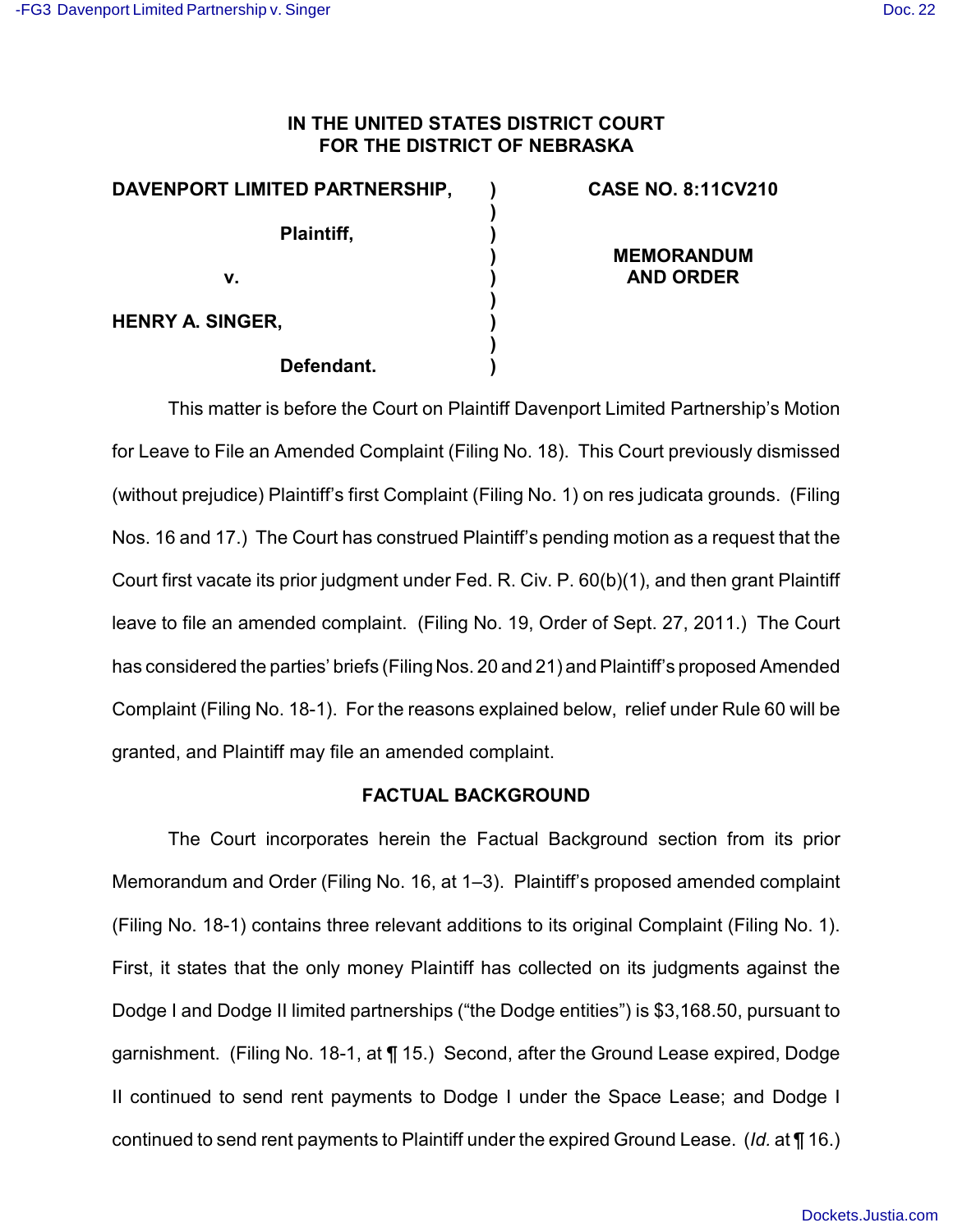Dodge I sent ten checks totaling \$291,500 to Plaintiff under the expired Ground Lease, which Plaintiff refused to cash, in order to avoid any potential claim that this would renew the Ground Lease. (*Id.*) Instead, Plaintiff received leave to deposit checks with the court in the Conversion Order case. (*Id.*) Upon deposit, all ten checks from Dodge I were returned for insufficient funds. (*Id.*) Third, Plaintiff alleges, upon information and belief, that Defendant Singer has withdrawn assets from the Dodge entities, leaving them incapable of satisfying the obligations they owe Plaintiff. (*Id.* at 23.)

## **DISCUSSION**

Federal Rule of Civil Procedure 60(b) motions serve to relieve parties from final judgments, orders, or proceedings on several enumerated grounds, including "mistake, inadvertence, surprise, or excusable neglect."<sup>1</sup> Post-judgment motions for leave to amend may be granted if timely made. *U.S. ex rel. Roop v. Hypoguard USA, Inc.*, 559 F.3d 818, 823 (8th Cir. 2009).

The Court will consider Plaintiff's request for leave to amend first, because there is no reason to grant Plaintiff relief under Rule 60(b) if Plaintiff's proposed complaint is not viable under Rule 12(b)(6). Plaintiff argues that it has asserted new facts which constitute an "intervening change in facts or circumstances,"rendering claim preclusion inapplicable. *Ichtertz v. Orthopaedic Specialists of Neb., P.C.*, 730 N.W.2d 798, 804 (Neb. 2007) (quoting *Moulton v. Bd. of Zoning Appeals.*, 555 N.W.2d 39, 45 (Neb. 1996)). Plaintiff's

<sup>&</sup>lt;sup>1</sup> Rule 60(b)(1). Rule 60(b)(6) also provides that relief may be granted for "any other reason that justifies relief." This "catch-all" provision applies "where exceptional circumstances have denied the moving party a full and fair opportunity to litigate his claim and have prevented the moving party from receiving adequate redress." *Harley v. Zoesch*, 413 F.3d 866, 871 (8th Cir. 2005). .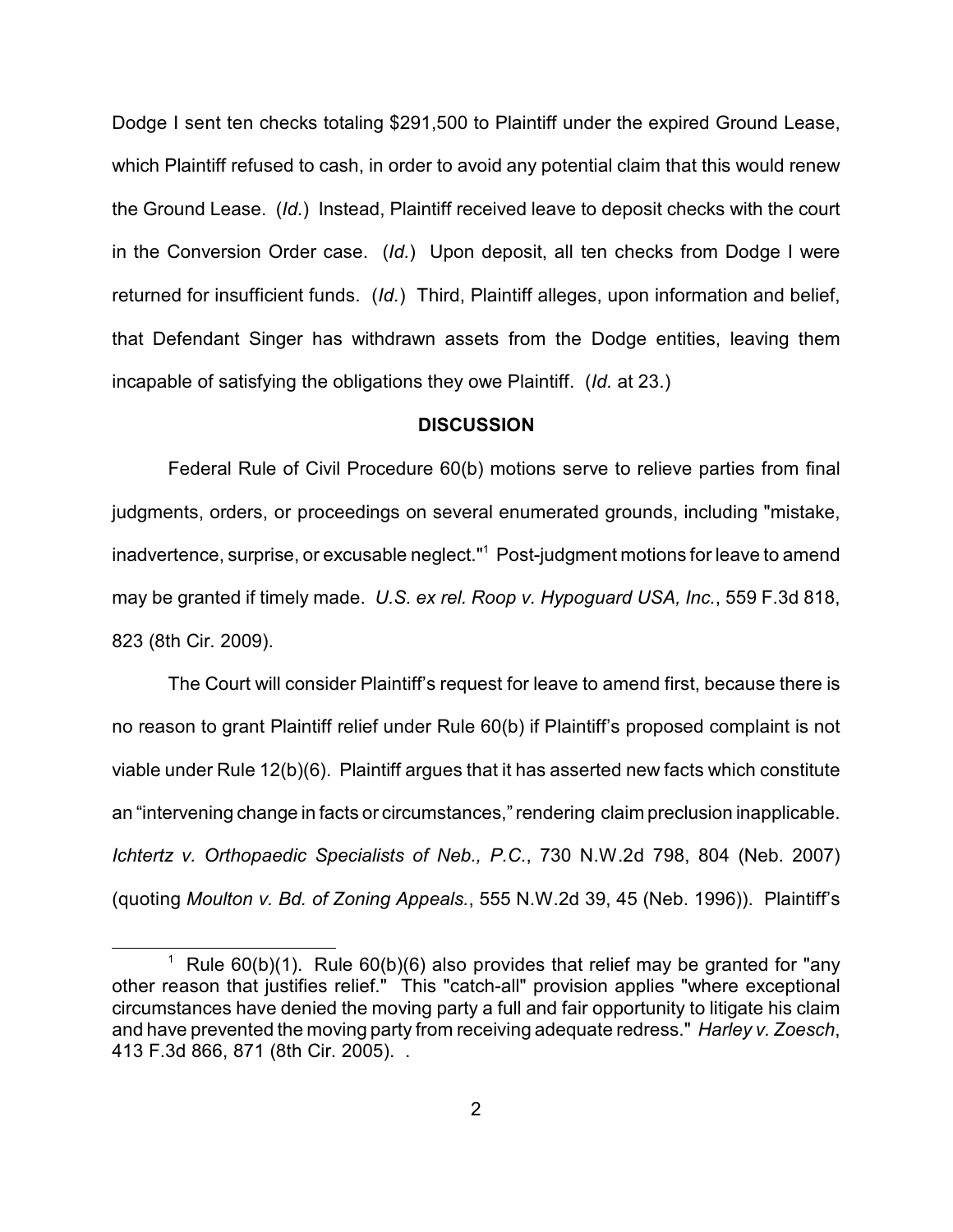proposed amended complaint alleges that: (1) Plaintiff has collected only a portion of its judgments against the Dodge entities; (2) checks received from Dodge I were returned for insufficient funds; and (3) upon Plaintiff's information and belief, Defendant has withdrawn assets from the Dodge entities, leaving them incapable of satisfying the obligations they owe Plaintiff. (Filing No. 18-1, at ¶¶ 15–16, 23.) Although Plaintiff does not state specifically *when* these events occurred, it states that the checks from Dodge I were deposited with the court in the Conversion Order case. (*Id.* at 16.) Defendant states that this occurred after the complaint was filed in that case, but before judgment. (Filing No. 20, Defendant's Response, at 4.)

At the very least, it is clear that the checks were returned for insufficient funds *after* the complaint was filed in the Conversion Order case, and that is all that matters for purposes of claim preclusion. In its previous Memorandum and Order, this Court stated that "*Ichtertz* held that claim preclusion was inapplicable where a change occurred *after* entry of judgment in the first case." (Filing No. 16, at 17.) Defendant seizes upon this language to argue that if the checks were returned prior to the entry of judgment in the Conversion Order case, the *Ichtertz* exception does not apply. (Filing No. 20, Defendant's Response, at 6–8.) Previously, the Court did not need to examine the issues raised by *Ichtertz* in any detail, because it was readily apparent that Plaintiff had not alleged an adequate "change in circumstances." The Court must now examine *Ichtertz* and the accompanying law more closely.

The *Ichtertz* court addressed changes occurring after the entry of judgment because those were the facts before it. *Ichtertz*, 730 N.W.2d at 801, 804–05. However, "[i]t is well

3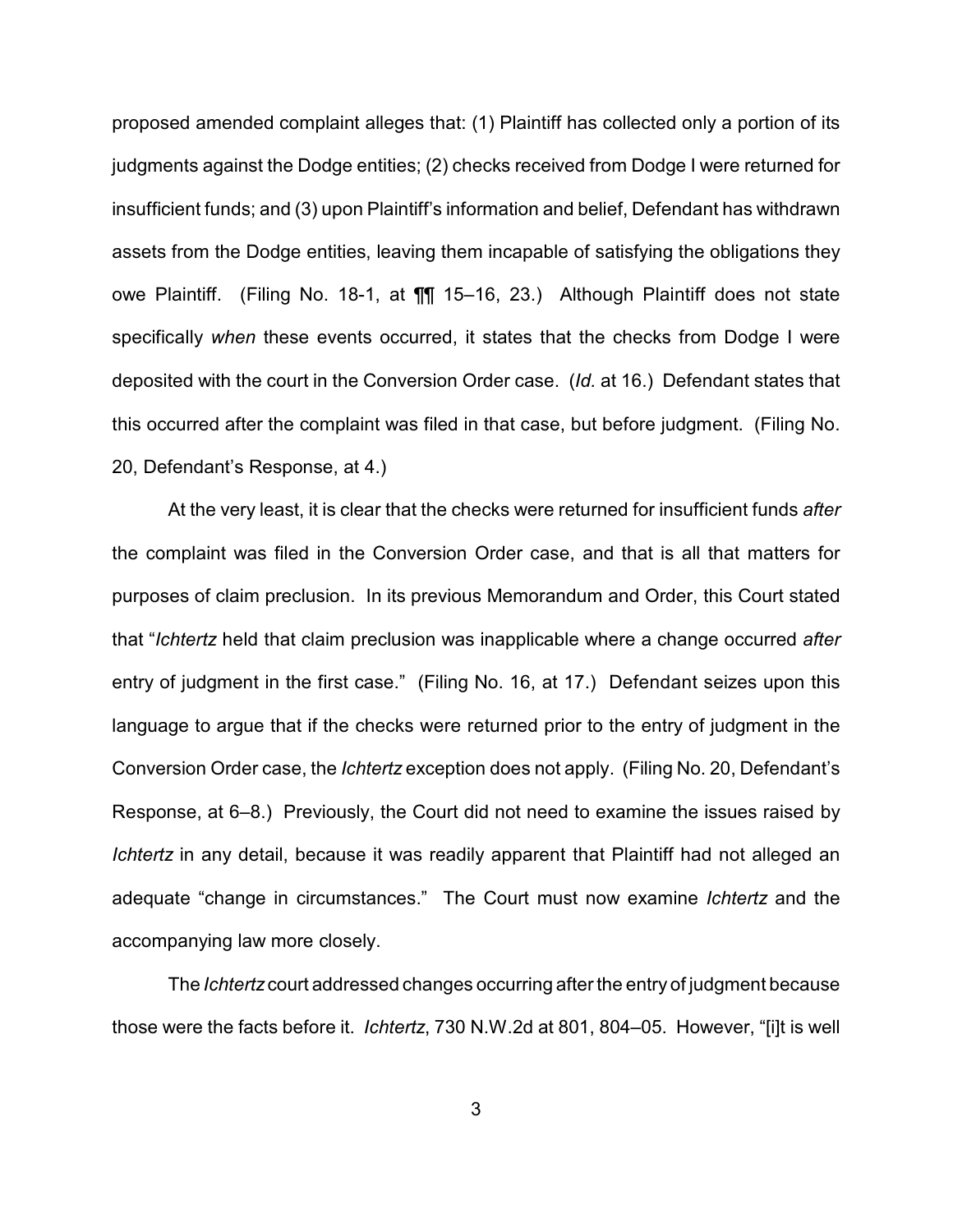settled that claim preclusion does not apply to claims that did not arise until *after* the first suit was filed." *Baker Group, L.C. v. Burlington N. & Santa Fe Ry. Co.*, 228 F.3d 883, 886 (8<sup>th</sup> Cir. 2000) (applying Kansas law) (emphasis in original, underlining added); see also *Florida Power & Light Co. v. United States*, 198 F.3d 1358, 1360–61 (Fed. Cir. 1999) (collecting cases). The filing of the complaint, rather than the entry of judgment, "frames the scope of litigation, establishing a transactional nexus into which facts and claims are fitted or excluded for purposes of claim preclusion. 'New' claims, arising after the complaint has been filed, but before judgment," need not be litigated in the first action. *Hatch v. Boulder Town Council*, 471 F.3d 1142, 1150 (10th Cir. 2006). This follows from the rule that "[a]lthough a plaintiff may seek leave to file a supplemental pleading to assert a new claim based on actionable conduct which the defendant engaged in after a lawsuit is commenced, *see* Fed. R. Civ. P. 15(c), he is not required to do so." *Computer Assocs. Int'l, Inc. v. Altai, Inc.*, 126 F.3d 365, 370 (2d Cir. 1997). The Court concludes that the Nebraska Supreme Court likely would follow this approach. In *Ichtertz,* the Nebraska Supreme Court quoted with approval a case stating that claim preclusion generally does not apply to transactions "'occurring after the commencement of the prior litigation.'" *Ichtertz*, 730 N.W.2d at 804 (quoting *Maharaj v. Bankamerica Corp.,* 128 F.3d 94, 97 (2d Cir.1997)).

In its prior order, this Court dismissed the case without prejudice, in the event a change in circumstances were to occur, "such as Defendant withdrawing assets from the Dodge entities, leaving them incapable of satisfying their obligations." (Filing No. 16, at 18) Plaintiff now alleges that, after the filing of the complaint in the Conversion Order case,

4